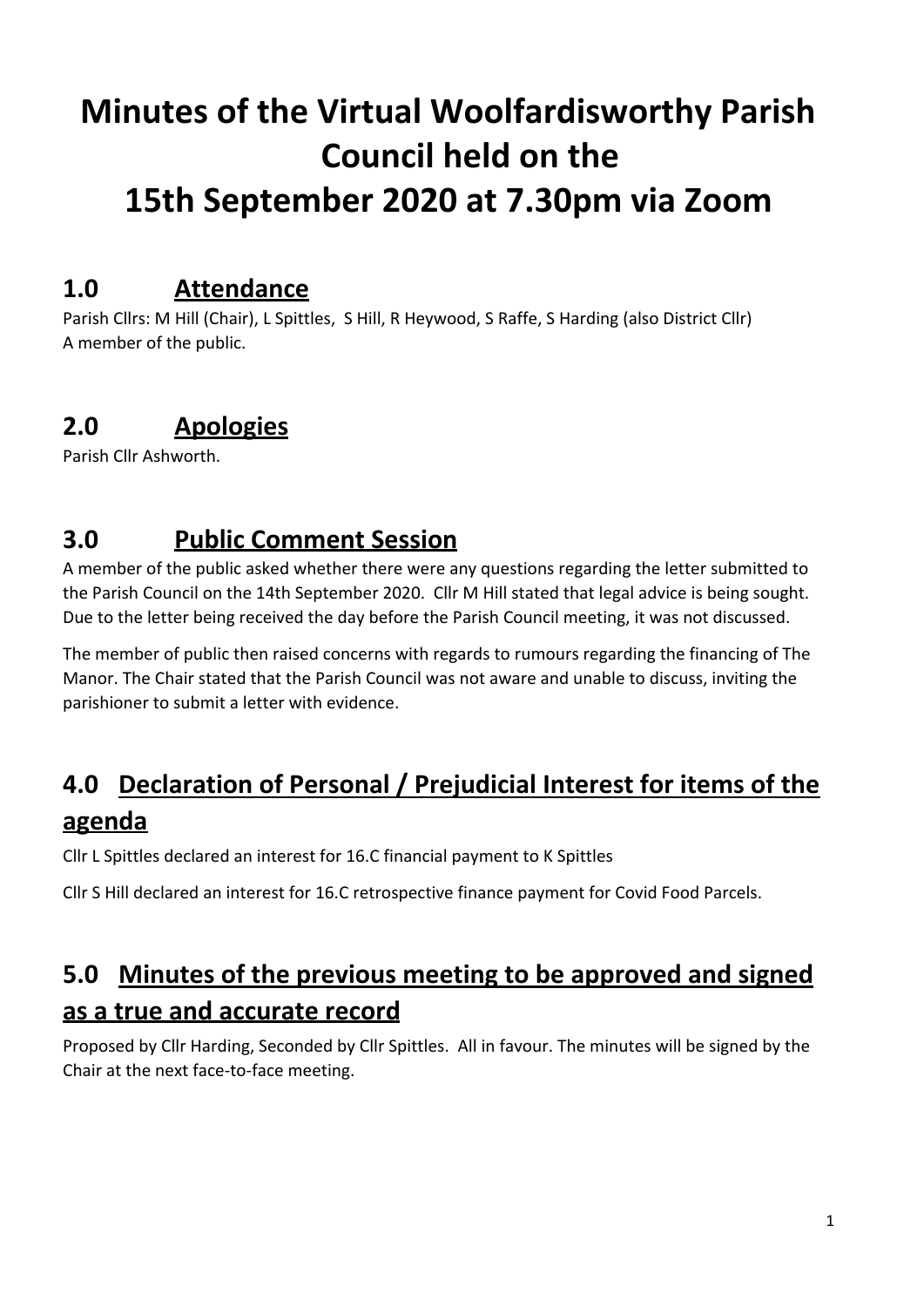# **6.0 Clerk's Report**

- **A. Black Bag Distribution** 10th October 2020 from 10am to 12pm.
- **B. Ivy Cottage Defib Project Update** For the sub-committee to pursue.
- **C. Co-option of Councillors (to replace Cllr Lucas-Odgers)** Confirmation received from Torridge District Council that the Parish Council can co-opt for this vacancy.
- **D. AONB Sustainable Development Fund** Applications to be submitted by December 2020. **Action: Cllr Hill to liaise with Woolsery Primary School (Matt Cole).**
- **E. Cllr Project Funds** Budget stands at £1501.88.
- **F. Poppy Wreath** Has been ordered for November. **Action: Agenda item next meeting re laying of wreath.**

# **7.0 Reports from County Cllr, District Cllrs and Parish Cllrs**

#### **District Councillors**

**Cllr Harding -** The 2 hours free parking in Torridge is to be reviewed by the Internal Scrutiny Committee.

**Cllr Dart -** The financial forecast was presented at the C&R Committee, which in comparison to 2 months ago seemed marginally better. This can be viewed on YouTube.

Cllr Dart also raised awareness of the Devon & Somerset Broadband Voucher Scheme.

#### **Parish Councillors**

**Cllr S Hill -** Noted that parishioners who received support from the Parish Council during Covid expressed their sincere thanks.

**Cllr Heywood -** Welcombe Cllr Raffe to the Council, apologising for missing the last two meetings.

**Cllr Raffe -** Noted that 95% of the street lights in the Parish have been done. It was noted that the street lights up Copper Hill are affected by the overgrowth of the trees. Cutting back of the trees, etc, is the responsibility of the landowner if on private ground. Cllr Harding stated that he could cut this back, but permission would need to be sought.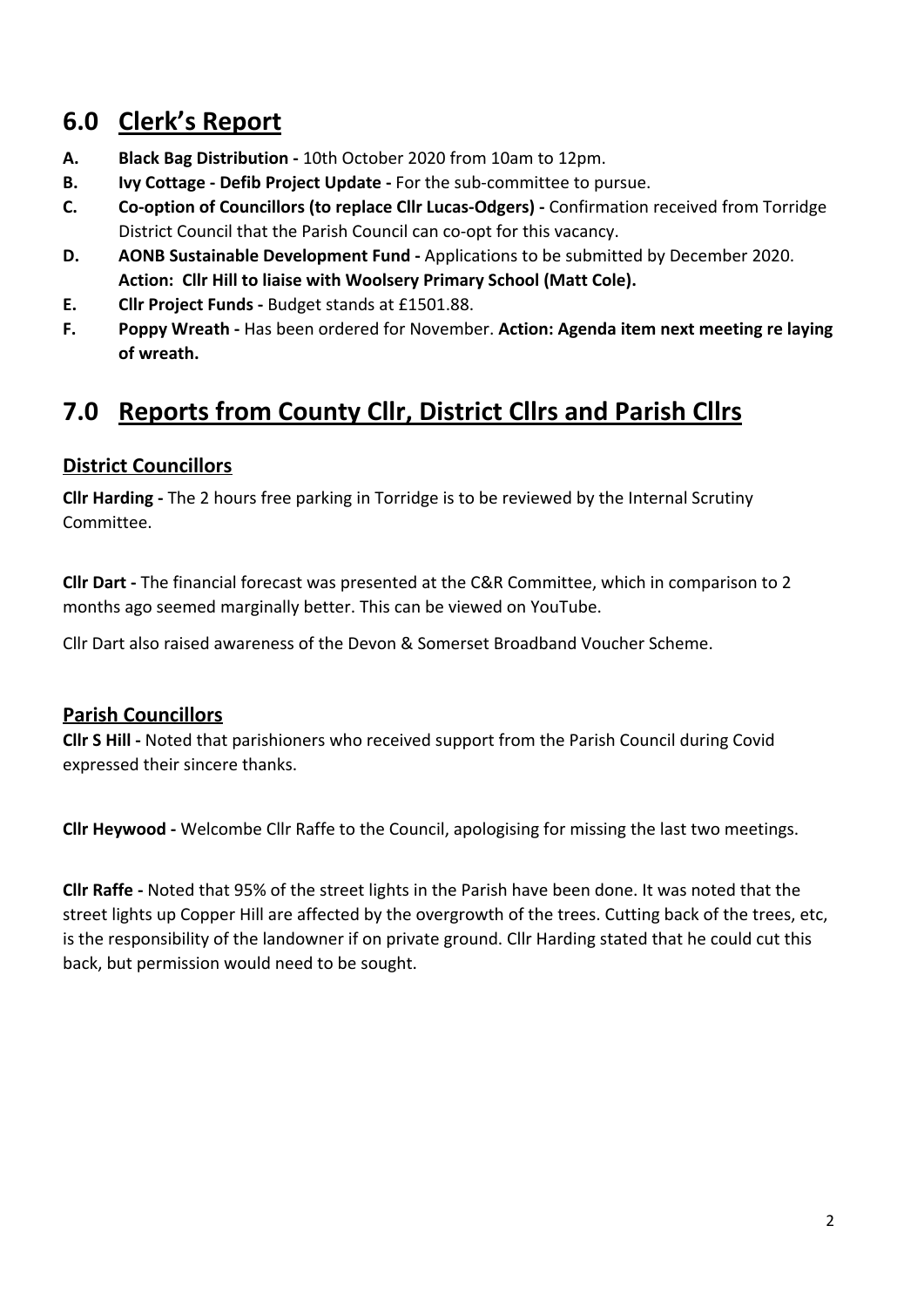# **8.0 Planning Applications**

#### **Applications**

1/0651/2020/FUH - Installation of gable window and sun pipe. Green Pastures, Bucks Cross. **The Parish Council made no comments.**

1/0667/2020/FUL - Erection of 1 holiday lodge (variation of condition 2 planning permission 1/0501/2016/FUL - Forest Lakes, Woolsery. **It was noted that the change was to the track, which rather than creating a new one, the change is to use the existing track. Following discussion, the Parish Council made no comments.**

#### **Decisions & Appeals – FYI**

1/0388/2020/FUL - Single Storey Extension - The Cottage, 57 Manor Park. **Application granted.**

# **9.0 Progress of Highways Issues**

#### **Woolsery**

- A. The growth out of the drains on the double corner from Bucks Cross to Woolsery has been reported.
- B. South Park Footway has been complete
- C. The West Town / Auction Way style has been repaired.
- D. Cllr Hill has raised concerns regarding the state of East Ash Hill with Cllr Inch, who will raise this matter with Cllr Barry Parsons. It was noted that the potholes had been sprayed.
- E. Cllr S Hill noted that the drains at Leworthy Cross require clearing, as caused flooding in the last wet weather. **Action: Cllr Harding to take a look, and report back to the Clerk.**

#### **Bucks Cross**

- A. **Fencing at Bucks Mills** Cllr Hill has discussed with Cllr Inch, who will raise this with Highways.
- B. **Bucks Cross Speeding SCARF** Supported by Cllr Inch, therefore Highways will schedule this and report back to the Parish Council.

#### **Road Closures**

None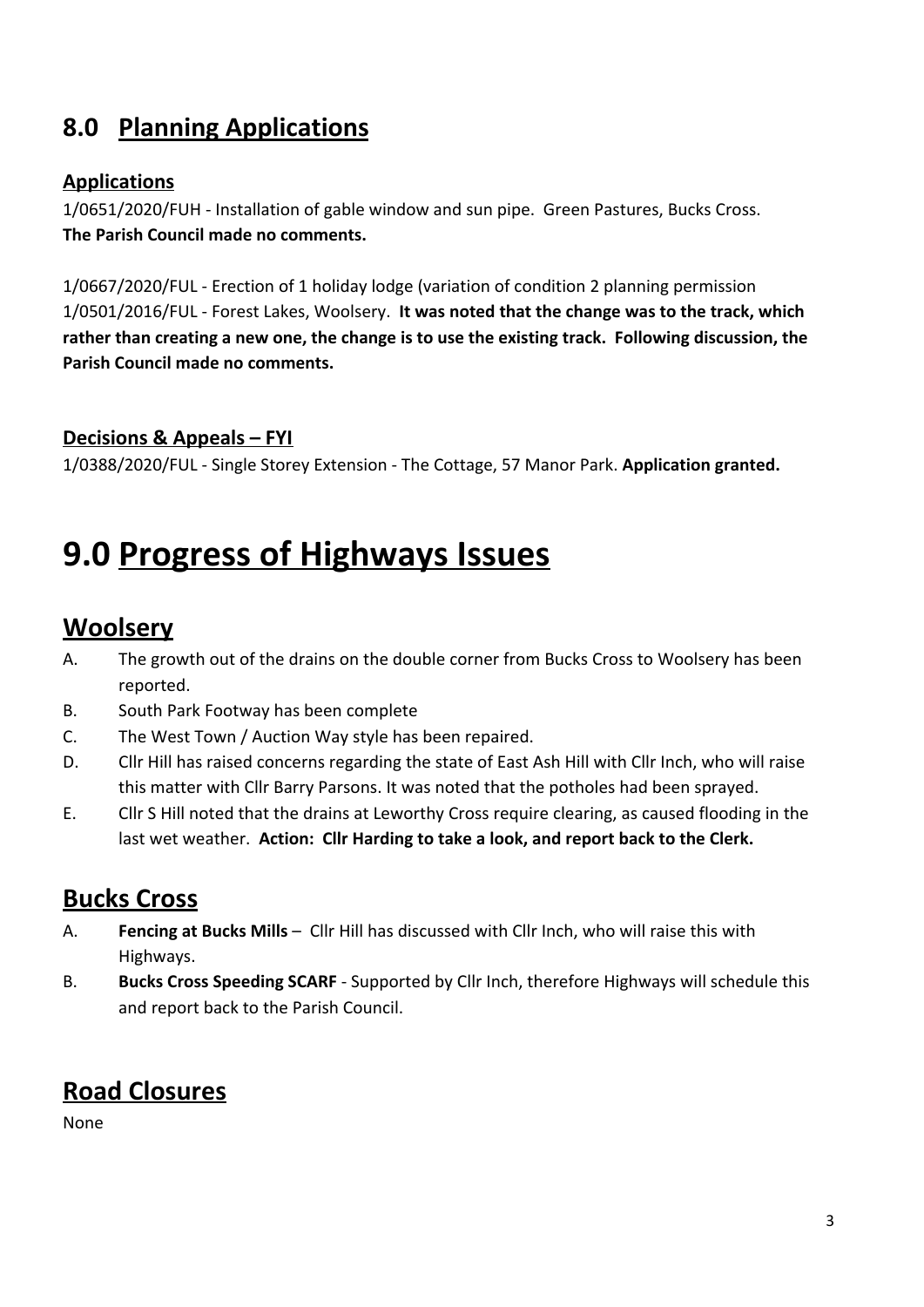## **10. Covid-19 Updates**

Following submission of a letter to Torridge District Council regarding the deadline for spend, the decision was to uphold the end date of the 7th September, despite previously stating there was no deadline. The funds of £1489.37 have been fully spent with the final claim being submitted to Torridge District Council.

Cllr M Hill asked whether the Cllrs Project Fund of £1501 should be reserved as an emergency Covid fund is required. **Action: Agenda item for October meeting.**

## **11. Parish Council Website - Website Accessibility Statement**

The Website Accessibility Statement was circulated prior to the meeting. Cllr Harding proposed to approve the statement, seconded by Cllr Spittles, all in agreement.

# **12. Affordable Housing (Update Cllr Hill)**

Cllr Hill met with Colin Savage, who is now lead of Affordable Housing at Devon Communities Together. The next stage is to review the area of land with the pre-assessment. If feasible to develop, this would potentially provide the Parish with an additional 6 homes.

#### **13. Establishment of sub-committee with MXB Devon Operations**

It was previously agreed to establish a sub-committeewith MXB Devon Operations. The remit of the group would be communications only, with no voting or decisions rights. The aim is to ensure that there is accurate communication within the Parish.

The next step is to agree which Parish Councillors sit on the group, terms of reference and frequency of meetings to be determined.

Cllr Harding expressed an interest, of which Cllr Hill raised concerns. Cllr Harding stated that he was unhappy with the Chair's comments.

Following discussion Councillors Heywood, Spittles and Raffe stated that this would sit on the sub-group. Proposed by Cllr Harding, Seconded by Cllr S Hill, Cllr M Hill was in agreement.

#### **Action: The sub-committee to draft a terms of reference, liaising with MXB Devon Operations.**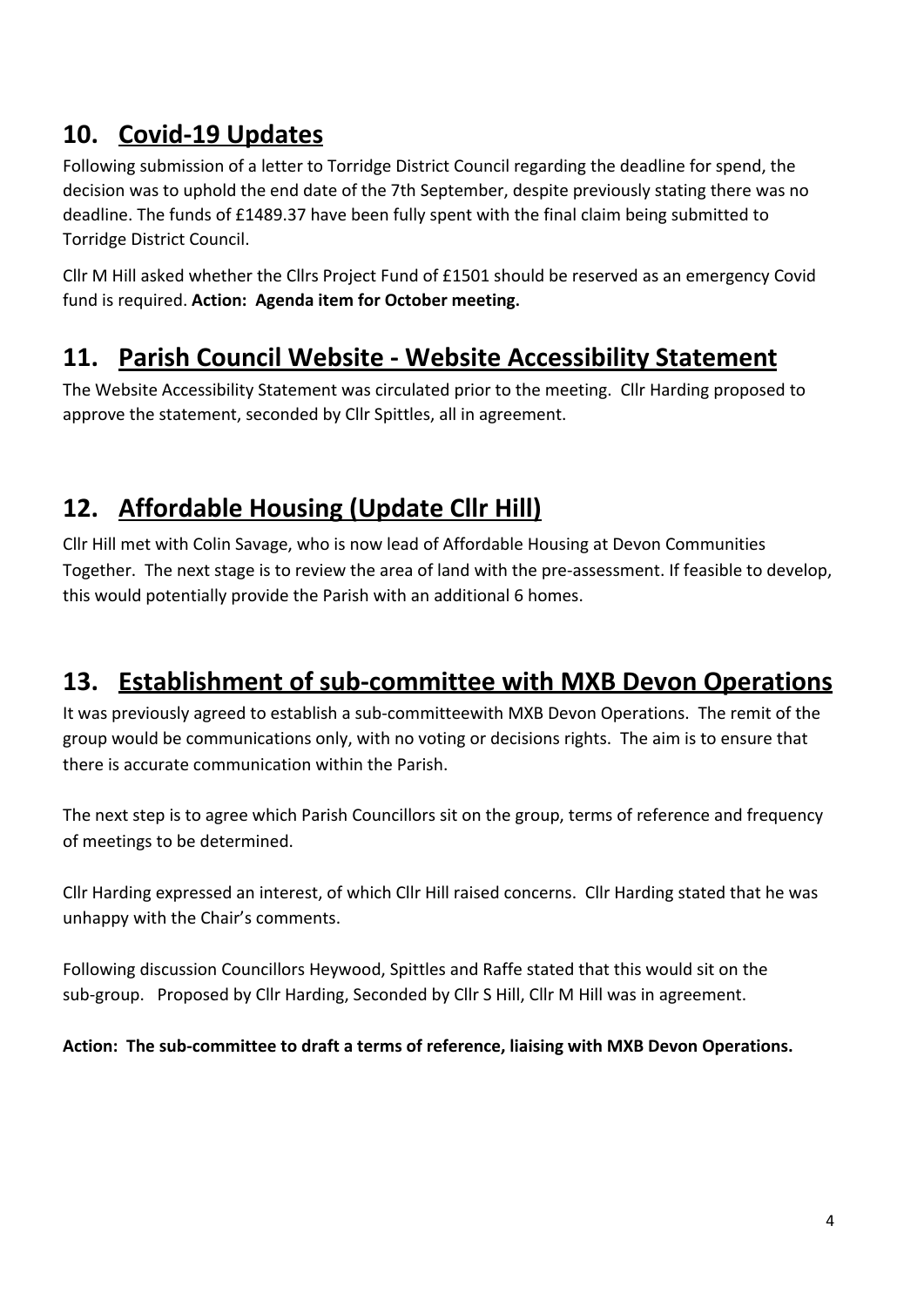## **14. Parking in the Parish**

Discussion took place with regards to problems with parking at the end of Old Market Drive and Copper Hill. Although there is an allocation of car parking for residents, less than 50% is used. **Action: To establish the ownership of the carparks.**

# **15. Discussion re further Parish development (Cllr S Harding)**

Cllr S Harding has been in discussion with a Winkleigh Ward Cllr regarding a neighbourhood plan, being aware of the amount of work it took Bradworthy Parish Council. The feeling was that the Parish should be proactive, looking at key areas, such as Housing and Industrial Land.

**Action: Cllr Harding to find out more information from Winkleigh, to discuss at the next meeting.**

# **16. FINANCES**

#### **Payments to be authorised**

- A. Lisa Hutchings August 2020 £352.00
- B. HMRC 20% Tax £88.00
- C. Kieran Spittles Website Accessibility £194.40
- D. Hartland Parish Council 50% Zoom Licence £21.59
- E. Community Heartbeat Trust Woolsery Rescue Safety Kit £15.60

**Cllr Spittles proposed to authorise items a, b, d and e. Seconded by Cllr S Hill, all in agreement. Cllr M Hill proposed to authorise item c, seconded by Cllr S Harding, all in agreement, excluding Cllr L Spittles who declared an interest.**

#### **Retrospective Payments to be authorised**

- F. Community First Annual Insurance £344.64
- G. Cllr S Hill Covid Food Packages £154.71
- H. Woolsery Primary School Covid £1045.43

**Cllr Spittles proposed to authorise items f to h. Seconded by Cllr M Hill, all in agreement, excluding Cllr S Hill who declared an interest.**

#### **16.1 Income received & Bank Account Balance**

Current account - £7931.48, Reserve account - £10,219.78